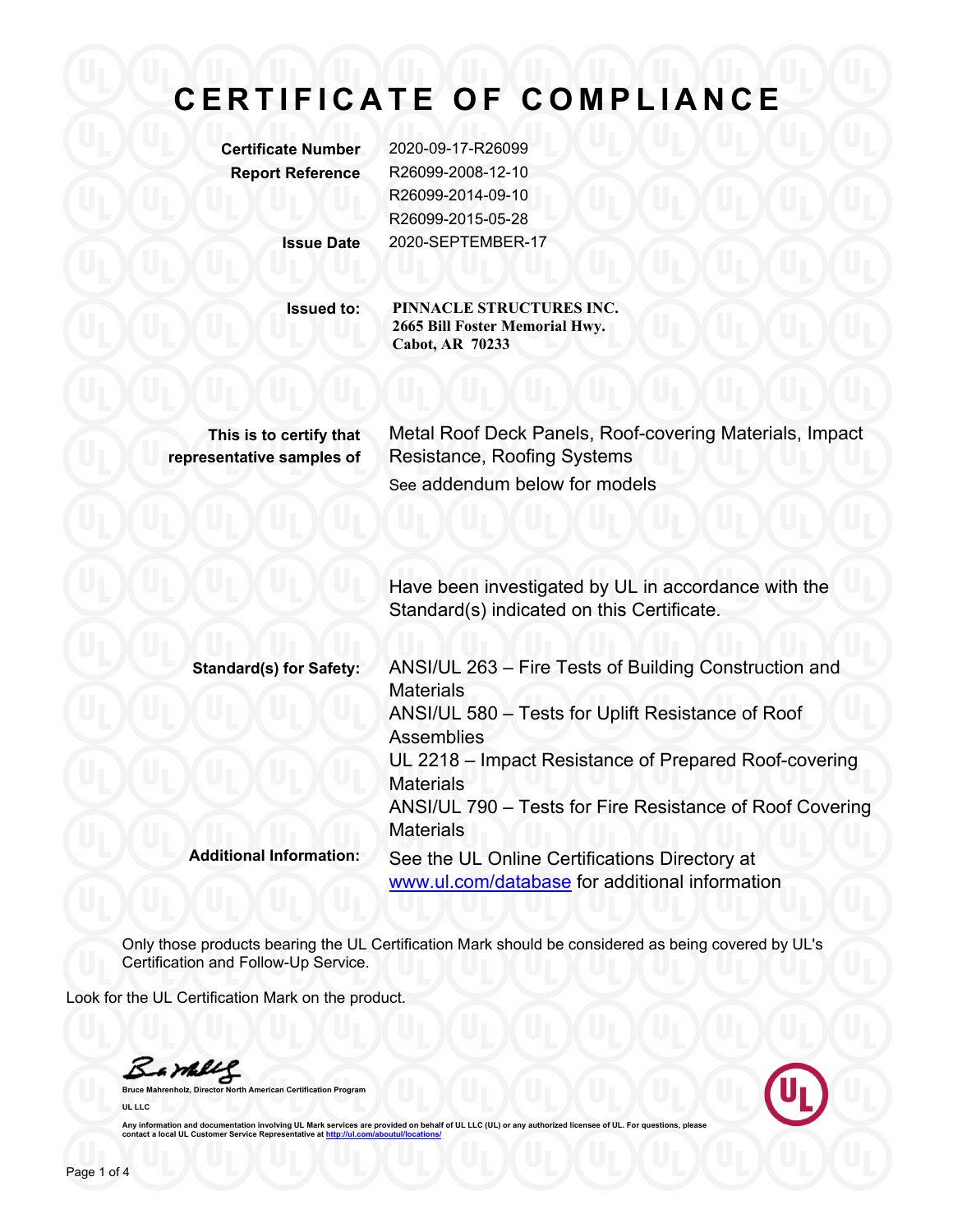**Certificate Number** 2020-09-17-R26099 **Report Reference** R26099-2008-12-10

R26099-2014-09-10 R26099-2015-05-28 **Issue Date** 2020-SEPTEMBER-17

#### **ANSI/UL 263 – Fire Tests of Building Construction and Materials**

**Mechanically attached metal roof panels**, "PINNACLE D-LOK", "PINNACLE PBR", "PINNACLE U-DEK", "PINNACLE BATTENLOK" and "PINNACLE SUPERLOK", secured by steel anchor clips. Anchor clips are attached to a hat shaped member+ (minimum depth 1 in.) or a bearing plate++.

For use in Design Nos. P225, P227, P230, P237, P265, P268, P508, P510, P512, P701, P711, P717, P720, P722, P726, P731, P734, P801, P815, P819.

+ Hat-shaped member to be a minimum of 16 gage. The member will be fastened through the roof insulation to the steel roof deck with No. 14 self-drilling and/or self-tapping fasteners. Spacing to be determined by the structural loading requirements. In addition any compressible UL Classified glass fiber blanket insulation with or without a vapor-retarder facing may be used between the specified roof insulation and the metal roof panels.

++ Bearing plate to be a minimum of 16 gauge. Member will be fastened through the roof insulation to the steel deck with No. 14 self-drilling and/or self-tapping fasteners.

#### **ANSI/UL 580 – Tests for Uplift Resistance of Roof Assemblies**

Coated steel panels identified as Type "PINNACLE D-LOK" panels for use in Construction Nos. 180C, 287, 308A, 450, 538, 539 and 540.

Coated steel panels identified as Type "PINNACLE U-DEK" panels for use in Construction Nos. 180B, 205, 205A, 286, 308B, 534, 535, 536, 537 and 541.

Coated steel panels identified as Type "PINNACLE PBR" panels for use in Construction Nos. 30, 54, 79, 104, 112, 161, 184 and 542.

Coated steel panels identified as Types "PINNACLE BATTENLOK" and "PINNACLE SUPERLOK" panels for use in Construction Nos. 90, 176, 180, 238B, 437, 449, 451, 452, 487

Barkey

**Bruce Mahrenholz, Director North American Certification Program UL LLC** 

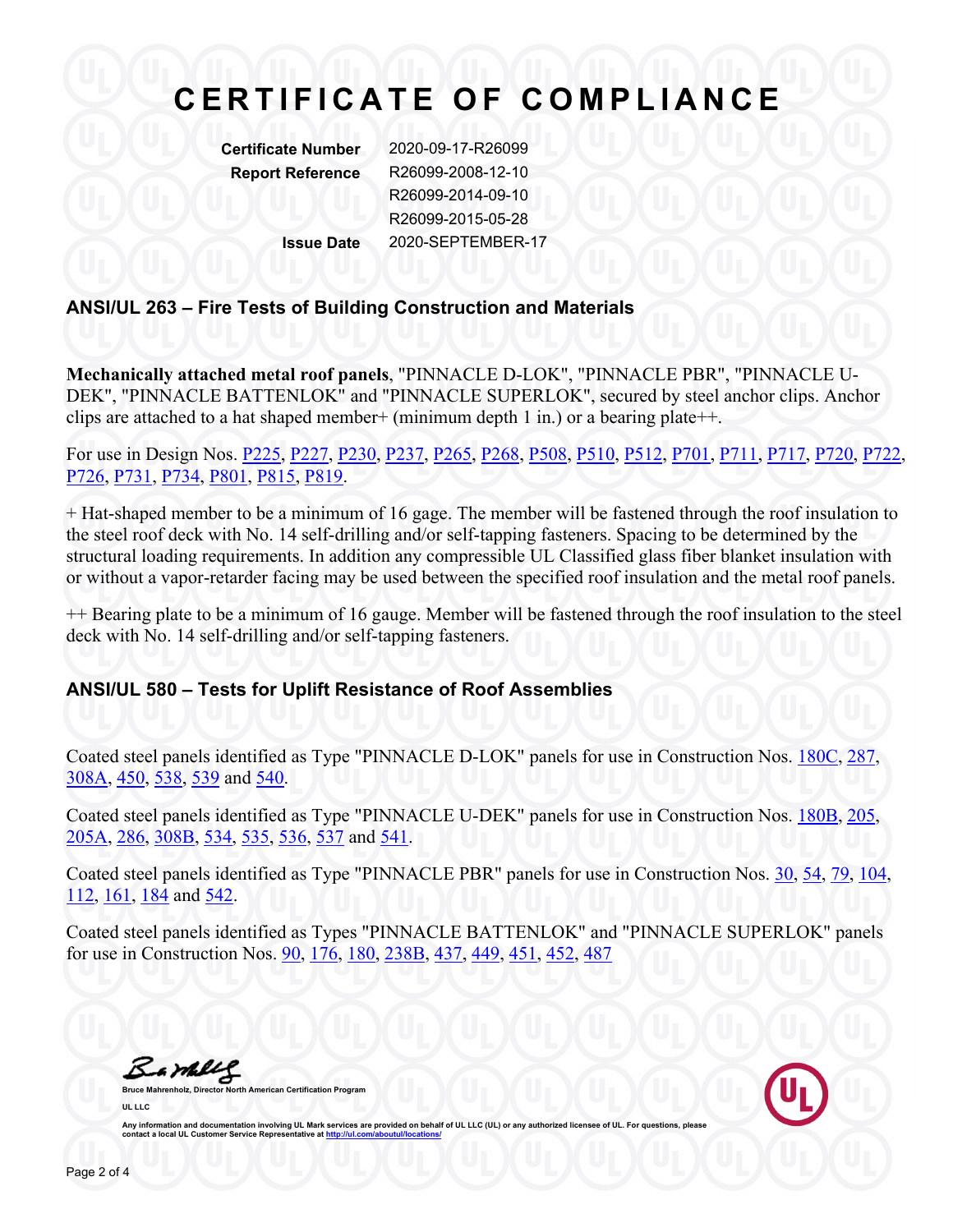**Certificate Number** 2020-09-17-R26099 **Report Reference** R26099-2008-12-10

R26099-2014-09-10 R26099-2015-05-28 **Issue Date** 2020-SEPTEMBER-17

#### **UL 2218 – Impact Resistance of Prepared Roof-covering Materials**

**Class 4 formed steel panels**, Model(s) PINNACLE BATTENLOK, PINNACLE D-LOK , PINNACLE PBR, PINNACLE SUPERLOK, PINNACLE U-DEK

#### **ANSI/UL 790**

### **BUILDING UNITS**

**Class A** 

Coated steel panels (surfacing) identified as "PINNACLE D-LOK", "PINNACLE PBR", "PINNACLE U-DEK", "PINNACLE BATTENLOK" and "PINNACLE SUPERLOK".

One or more layers of GAF "VersaShield Underlayment," mechanically fastened, may be used in lieu of the Barrier Board in all combustible Classifications.

1. **Deck:** C-15/32 **Incline:** Unlimited **Impact:** Class 4 **Barrier Board: —** 1/4 in. min. G-P Gypsum DensDeck® or United States Gypsum Co SECUROCK® Glass-Mat Roof Board (Type SGMRX), National Gypsum "DEXcell Glass Mat Roof Board" or "DEXcell FV Glass Mat Roof Board", CertainTeed Gypsum "GlasRoc" or 1/2 in. min UL classified gypsum board with all joints staggered a min of 6 in. from the plywood joints. **Ply Sheet (Optional): —** Any UL Classified Type G1, G2 or G3 base/ply sheet, Type 15, 20 or 30 felt or UL Classified

prepared roofing accessory or GCP Applied Technologies Inc. "Ice and Water Shield". **Surfacing:** — Coated Steel roofing panels, mechanically fastened or with steel screws when roof deck fasteners (panel clips)

not required.

2. **Deck:** NC **Incline:** Unlimited **Impact:** Class 4

**Barrier Board: —** 1/4 in. min. G-P Gypsum DensDeck® or United States Gypsum Co SECUROCK® Glass-Mat Roof Board (Type SGMRX), National Gypsum "DEXcell Glass Mat Roof Board" or "DEXcell FV Glass Mat Roof Board", CertainTeed Gypsum "GlasRoc" or 1/2 in. min UL classified gypsum board.

**Ply Sheet (Optional): —** Any UL Classified Type G1, G2 or G3 base/ply sheet, Type 15, 20 or 30 felt or UL Classified prepared roofing accessory or GCP Applied Technologies Inc. "Ice and Water Shield".

**Surfacing:** — Coated Steel roofing panels, mechanically fastened or with steel screws when roof deck fasteners (panel clips) not required.

3. **Deck:** NC **Incline:** Unlimited **Impact:** Class 4

Bamelle

**Bruce Mahrenholz, Director North American Certification Program UL LLC**